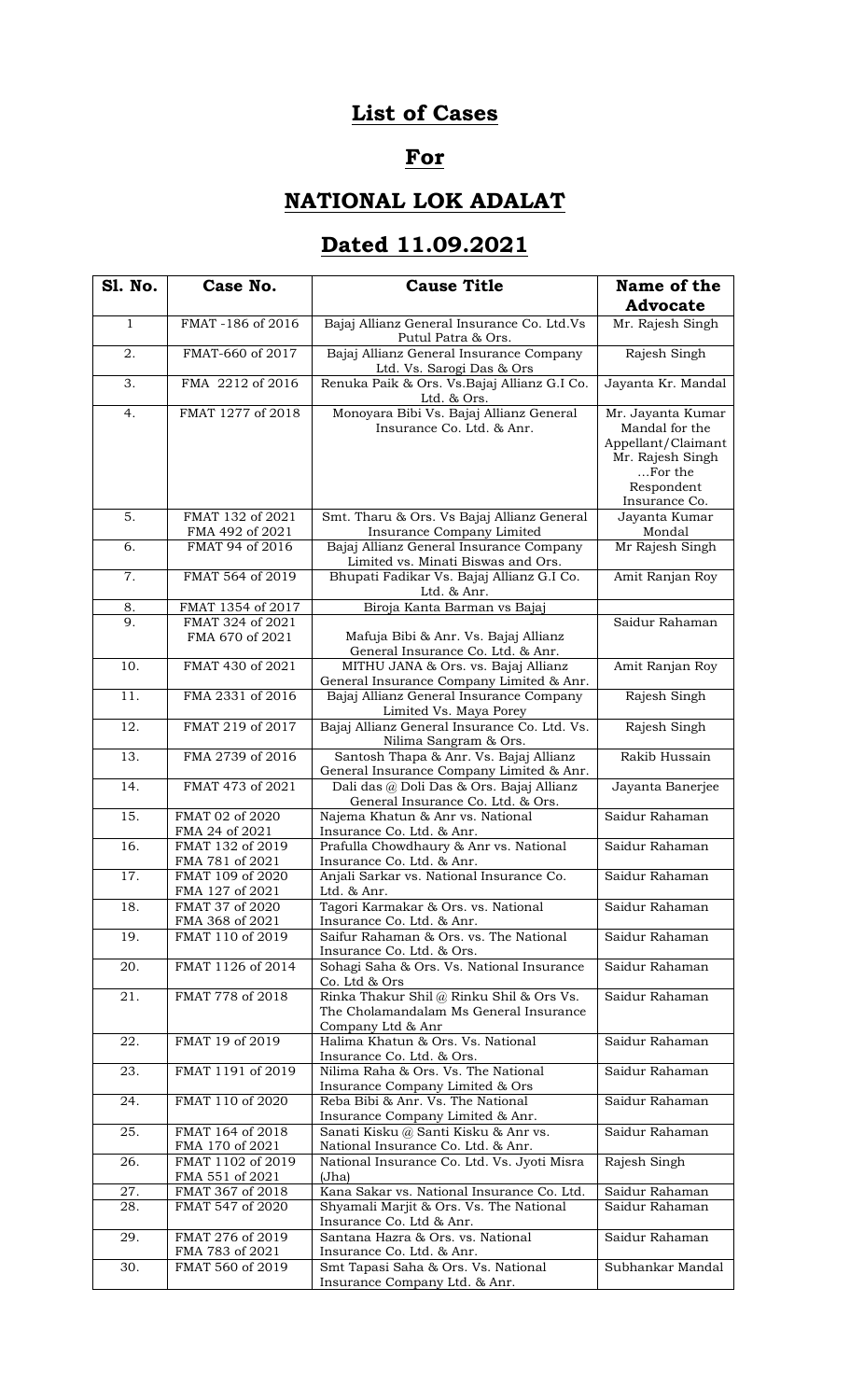| 31.               | FMA 296 of 2021                     | Vishal Didwania Vs. National Insurance Co.<br>Ltd. & Anr.                                         | Subhankar Mondal                  |
|-------------------|-------------------------------------|---------------------------------------------------------------------------------------------------|-----------------------------------|
| 32.               | FMAT 454 of 2019                    | Swapna Sharma (Maitra) & Anr. Vs.                                                                 | <b>SUBHANKAR</b>                  |
| 33.               | FMAT 1352 of 2019                   | National Insurance Co. Ltd. & Anr.<br>Rakhi Panda & Ors. vs. National Insurance                   | <b>MANDAL</b><br>Subhankar Mondal |
| 34.               | FMAT 101 of 2020<br>FMA 20 of 2021  | Co. Ltd.& Anr.<br>Goutam Chowdhury & Ors. vs. National                                            | Subhankar Mondal                  |
| 35.               | FMA 487 of 2021                     | Insurance Co. Ltd. & Anr.<br>Tapas Koley vs. National Insurance Co. Ltd.                          | Subhankar Mondal                  |
| 36.               | FMAT 1122 of 2019                   | Gurupada Ghosh vs. National Insurance                                                             | Subhankar Mondal                  |
| 37.               | FMAT 257 of 2020                    | Co. Ltd.<br>Gita @ Dipana Das & Ors. vs. National                                                 | Muktokesh Das                     |
|                   |                                     | Insurance Co. Ltd. & Anr.                                                                         |                                   |
| 38.               | FMAT 915 of 2018                    | Sudhamoy Santra & Anr. vs. National<br>Insurance Co. Ltd. & Anr.                                  | Muktokesh Das                     |
| 39.               | FMAT 1316 of 2017                   | Forjan Sk vs. National Insurance Co. Ltd. &<br>Anr.                                               | Muktokesh Das                     |
| 40.               | FMAT 338 of 2021                    | Saraswati Dutta & Anr. vs. National<br>Insurance Co. Ltd. & Anr.                                  | Muktokesh Das                     |
| 41.               | FMAT 315 of 2016                    | Mou Biswas vs. Prabir Saha & Anr.                                                                 | Muktokesh Das                     |
| 42.               | FMAT 235 of 2018<br>FMA 148 of 2019 | Sandip Talapatra vs. National Insurance<br>Co. Ltd.                                               | Muktokesh Das                     |
| 43.               | FMAT 1212 of 2016                   | Ramesh Ch. Biswas @ Ramesh Biswas vs.<br>National Insurance Co. Ltd(Divisional<br>Officer) & Anr. | Muktokesh Das                     |
| 44.               | FMAT 128 of 2017                    | Hirendranath Das vs. The Branch Manager<br>National Insurance Co. Ltd. & Anr.                     | Muktokesh Das                     |
| 45.               | FMAT 1256 of 2018                   | Biltu Adhikary vs. National Insurance Co.<br>Ltd. & Anr.                                          | Muktokesh Das                     |
| 46.               | FMAT 1285 of 2019                   | Maya Saha vs. National Insurance Co. Ltd.<br>& Anr.                                               | Muktokesh Das                     |
| 47.               | FMAT 335 of 2021<br>FMA 678 of 2021 | Shantana Halder & Ors. vs. National<br>Insurance Co. Ltd. & Anr.                                  | Muktokesh Das                     |
| 48.               | FMA 577 of 2017                     | Dipa Sarkar & Ors. vs. Raj Kumar Halder &<br>Anr.                                                 | Muktokesh Das                     |
| 49.               | FMAT 336 of 2021<br>FMA 679 of 2021 | Rabi Pandit vs. National Insurance Co. Ltd.<br>& Ors.                                             | Muktokesh Das                     |
| 50.               | FMAT 325 of 2021<br>FMA 690 of 2021 | Gita Pandit vs. National Insurance Co. Ltd.<br>& Ors.                                             | Muktokesh Das                     |
| 51.               | FMAT 337 of 2021<br>FMA 680 of 2021 | Chayna Durlabh & Ors. vs. National<br>Insurance Co. Ltd. & Anr.                                   | Muktokesh Das                     |
| $\overline{52}$ . | FMAT 48 of 2021<br>FMA 201 of 2021  | Mousumi Sarkar (Das) & Ors. vs. National<br>Insurance Co. Ltd. & Anr.                             | Muktokesh Das                     |
| 53.               | FMAT 450 of 2021                    | Sukla Gangaputra & Ors. vs. The Divisional<br>Manager, National Insurance Co. Ltd. &<br>Anr.      | Muktokesh Das                     |
| 54.               | FMAT 73 of 2021<br>FMA 301 of 2021  | Prabhas Mondal vs. National Insurance Co.<br>Ltd. & Anr.                                          | Muktokesh Das                     |
| 55.               | FMA 3832 of 2016                    | Mir Atikulla & Ors. Vs. National Insurance<br>Co. Ltd. & Anr.                                     | Jayanta Kumar<br>Mondal           |
| 56.               | FMA 488 of 2013                     | Suchitra Samanta & Ors. Vs. National<br>Insurance Co. Ltd. & Anr.                                 | Jayanta Kumar<br>Mondal           |
| 57.               | FMA 2060 of 2018                    | Chandana Maity (Adhikary) Vs. National<br>Insurance Co. Ltd. & Anr.                               | Jayanta Kumar<br>Mondal           |
| 58.               | FMA 131 of 2021                     | Akhera Bibi & Ors. Vs. National Insurance<br>Co. Ltd. & Anr.                                      | Jayanta Kumar<br>Mondal           |
| 59.               | FMA 175 of 2021                     | Sindhurani Mahato @ Sindhurani Mahata<br>& Anr. Vs. National Insurance Co. Ltd. &<br>Anr.         | Jayanta Kumar<br>Mondal           |
| 60.               | FMA 1356 of 2013                    | Tilaka Mondal & Ors. Vs. National<br>Insurance Co. Ltd. & Anr.                                    | Jayanta Kumar<br>Mondal           |
| 61.               | FMA 575 of 2020                     | Jhuma Sarkar & Anr. Vs. National<br>Insurance Co. Ltd. & Ors.                                     | Jayanta Kumar<br>Mondal           |
| 62.               | FMAT 416 of 2019                    | Marjina Bibi & Ors. Vs. National Insurance<br>Co. Ltd. & Anr.                                     | Jayanta Kumar<br>Mondal           |
| 63.               | FMAT 1169 of 2019                   | Sampa Dolai Vs. National Insurance Co.<br>Ltd. & Anr.                                             | Jayanta Kumar<br>Mondal           |
| 64.               | FMAT 376 of 2021<br>FMA 850 of 2021 | Mangal hemrom & Ors. Vs. National<br>Insurance Co. Ltd. & Ors.                                    | Jayanta Kumar<br>Mondal           |
| 65.               | FMAT 340 of 2019<br>FMA 849 of 2021 | Bimala Nayek & Ors. Vs. National<br>Insurance Co. Ltd. & Anr.                                     | Jayanta Kumar<br>Mondal           |
| 66.               | FMAT 227 of 2016                    | Smt. Chayna Sen & Ors. Vs. National                                                               | Jayanta Kumar                     |
| 67.               | FMA 527 of 2018                     | Insurance Co. Ltd. & Ors.<br>Sudebi Mondal & Anr. Vs. National                                    | Mondal<br>Jayanta Kumar           |
| 68.               | FMA 211 of 2021                     | Insurance Co. Ltd. & Anr.<br>Sonali Dey & Ors. Vs. National Insurance                             | Mondal<br>Jayanta Kumar           |
|                   |                                     | Co. Ltd. & Anr.                                                                                   | Mondal                            |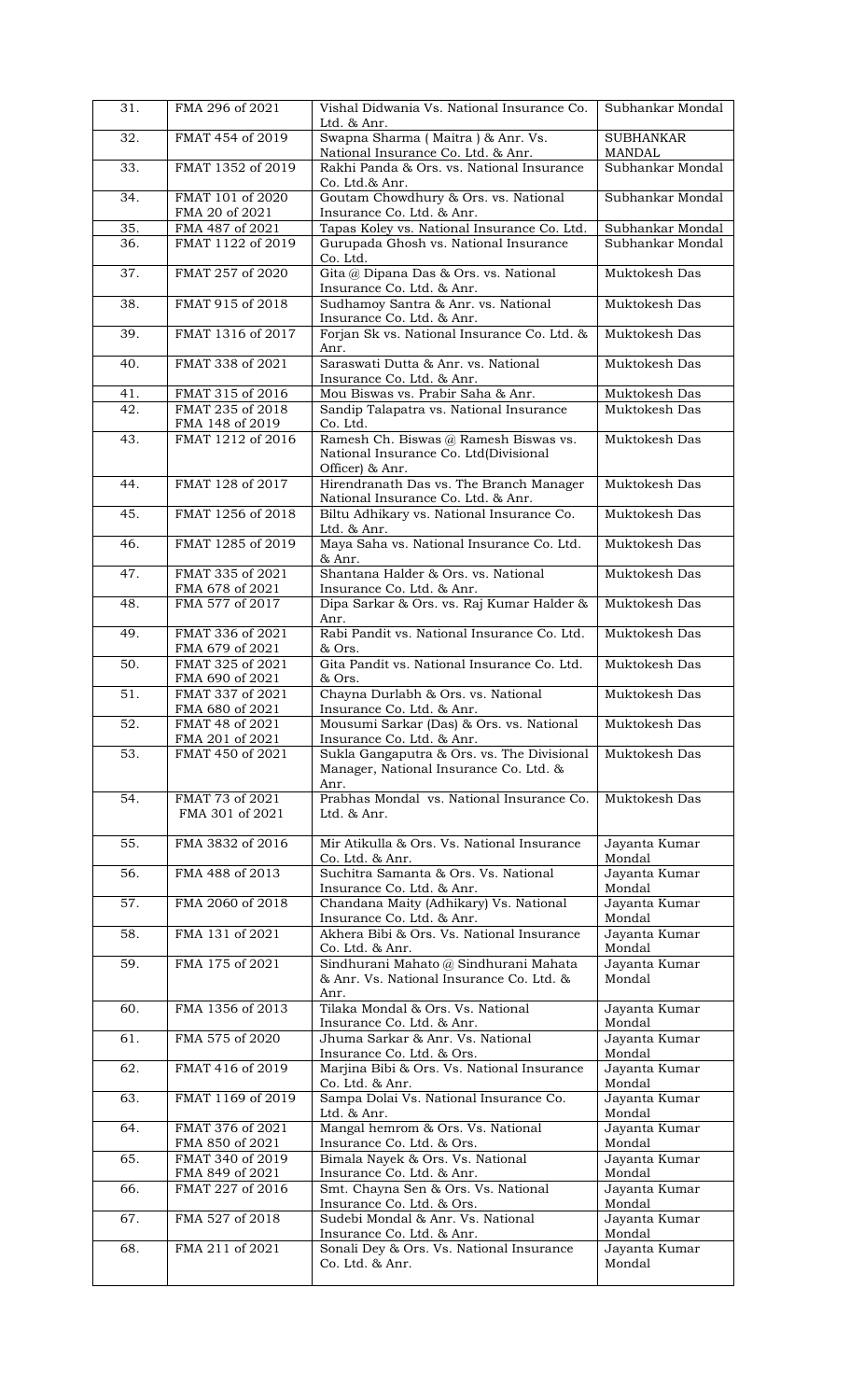| 69.               | FMA 1895 of 2014                     | Shakhina Bibi @ Baby Khatun & Ors. Vs.<br>National Insurance Co. Ltd. & Anr.                | Jayanta Kumar<br>Mondal |
|-------------------|--------------------------------------|---------------------------------------------------------------------------------------------|-------------------------|
| 70.               | FMA 600 of 2018                      | Mani Gain @ Money Gayen & Ors. Vs.<br>National Insurance Co. Ltd. & Anr.                    | Jayanta Kumar<br>Mondal |
| 71.               | FMA 1475 of 2017                     | Daktari Mudi & Ors. Vs. National Insurance<br>Co. Ltd. & Anr.                               | Jayanta Kumar<br>Mondal |
| $\overline{72}$ . | FMA 261 of 2012                      | Khataja Bibi @ Khoteja Bibi & Anr. Vs.<br>National Insurance Co. Ltd. & Anr.                | Jayanta Kumar<br>Mondal |
| 73.               | FMA 193 of 2011                      | Bhagawati Prasad Khowala @ Bhagawati<br>Khowala & Anr. Vs. National Insurance Co.           | Jayanta Kumar<br>Mondal |
| 74.               | FMA 258 of 2017                      | Ltd. & Anr.<br>National Insurance Co. Ltd. Vs. Rambha<br>Debi Tiwari & Ors.                 | Rajesh Singh            |
| 75.               | FMAT 1307 of 2016                    | Sannyashi Biswas Vs. National Insurance<br>Co. Ltd. & Anr.                                  | Muktokesh Das           |
| 76.               | FMAT 1314 of 2019                    | Swapan Das Vs. National Insurance Co.<br>Ltd. & Anr.                                        | Muktokesh Das           |
| 77.               | FMAT 1290 of 2019                    | Prabhash Mondal Vs. National Insurance<br>Co. Ltd.                                          | Muktokesh Das           |
| 78.               | FMAT 404 of 2017                     | Nikhil Ghosh Vs. Division Manager,<br>National Insurance Co. Ltd. & Ors.                    | Muktokesh Das           |
| 79.               | FMAT 428 of 2019                     | Ratan Ghosh Vs. National Insurance Co.<br>Ltd. & Anr.                                       | Muktokesh Das           |
| 80.               | FMAT 1220 of 2015                    | Babaram Joarder Vs. Jagannath Saha &<br>Anr.                                                | Muktokesh Das           |
| 81.               | FMAT 450 of 2021                     | Sukla Gangaputra & Ors. Vs. The<br>Divisional Manager, National Insurance Co.<br>Ltd.& Anr. | Muktokesh Das           |
| 82.               | FMAT 587 of 2019                     | Ayesha Bibi Mondal & Anr. Vs. National<br>Insurance Co. Ltd. & Anr.                         | Muktokesh Das           |
| 83.               | FMAT 625 of 2015                     | National Insurance Co. Ltd. Vs. Muslem Ali<br>Bag @ Muslem Bag & Ors.                       | Saibalendu<br>Bhowmick  |
| 84.               | FMAT 986 of 2017                     | Subarna Mondal & Anr. Vs. National<br>Insurance Co. Ltd. & Anr.                             | Muktokesh Das           |
| 85.               | FMAT 802 of 2016                     | Karim Mondal & Anr. Vs. National<br>Insurance Co. Ltd. & Anr.                               | Amit Ranjan Roy         |
| 86.               | FMAT 148 of 2016                     | Mallika Biswas & Anr. Vs. National<br>Insurance Co. Ltd. & Anr.                             | Amit Ranjan Roy         |
| 87.               | FMAT 875 of 2019                     | Jhumur Sahoo & Anr. Vs. National<br>Insurance Co. Ltd. & Anr.                               | Amit Ranjan Roy         |
| 88.               | FMAT 175 of 2019                     | Krishna Pattanayek (Bera) & Anr. Vs.<br>National Insurance Co. Ltd. & Anr.                  | Amit Ranjan Roy         |
| 89.               | FMAT 418 of 2020                     | Tapan Maity & Anr. Vs. National Insurance<br>Co. Ltd., Haldia & Anr.                        | Amit Ranjan Roy         |
| 90.               | FMAT 891 of 2017                     | Pinki Das & Ors. Vs. National Insurance<br>Co. Ltd. & Anr.                                  | Amit Ranjan Roy         |
| 91.               | FMAT 1028 of 2016                    | Chandana Jana & Anr. Vs. National<br>Insurance Co. Ltd. & Anr.                              | Amit Ranjan Roy         |
| 92.               | FMAT 855 of 2015                     | Champa Mukherjee & Anr. Vs. National<br>Insurance Co. Ltd. & Anr.                           | Amit Ranjan Roy         |
| 93.               | FMAT 1257 of 2016                    | Chabirani Sau Vs. National Insurance Co.<br>Ltd.                                            | Amit Ranjan Roy         |
| 94.               | FMAT 13 of 2020<br>FMA 100 of 2021   | Laku @ Lakubuddin Sk Vs. National<br>Insurance Co. Ltd. & Anr.                              | Amit Ranjan Roy         |
| 95.               | FMAT 1012 of 2016                    | Sudhanghsu Ghosh Vs. National Insurance<br>Co. Ltd.                                         | Muktokesh Das           |
| 96.               | FMA 3866 of 2016                     | National Insurance Co. Ltd. Vs. Shipra Das<br>& Ors.                                        | Kisen Kr. Agarwal       |
| 97.               | FMA 981 of 2016                      | National Insurance Co. Ltd. Vs. Sushbala<br>Pahan                                           | Rajesh Singh            |
| 98.               | FMAT 1358 of 2019                    | Ujjal Kumar Barman Vs. National<br>Insurance Co. Ltd.                                       | Saidur Rahaman          |
| 99.               | FMAT 464 of 2016<br>FMA 3612 of 2016 | National Insurance Co. Ltd. Vs. Md. Lutfar<br>Rahaman & Ors.                                | K K Das                 |
| 100.              | FMAT 365 of 2018                     | Manjuyara Begum (Bewa) & Ors. Vs.<br>National Insurance Co. Ltd. & Ors.                     | Saidur Rahaman          |
| 101.              | FMAT 942 of 2018                     | Adari Singha & Ors. Vs. National Insurance<br>Co. Ltd. & Anr.                               | Saidur Rahaman          |
| 102.              | FMAT 779 of 2018<br>FMA 192 of 2019  | Haripriya Das & Ors. Vs. National<br>Insurance Co. Ltd. & Anr.                              | Saidur Rahaman          |
| 103.              | FMA 506 of 2014                      | Sandhya Sengupta Vs. National Insurance<br>Co. Ltd. & Anr.                                  | Saidur Rahaman          |
| 104.              | FMAT 1208 of 2013                    | Joydeep Dutta Vs. National Insurance Co.<br>Ltd. & Anr.                                     | Saidur Rahaman          |
| 105.              | FMAT 594 of 2014                     | Sipra Das & Anr. Vs. National Insurance<br>Co. Ltd. & Anr.                                  | Saidur Rahaman          |
| 106.              | FMAT 903 of 2014                     | Keramat Ali Sk. Vs. National Insurance Co.<br>Ltd. & Ors.                                   | Saidur Rahaman          |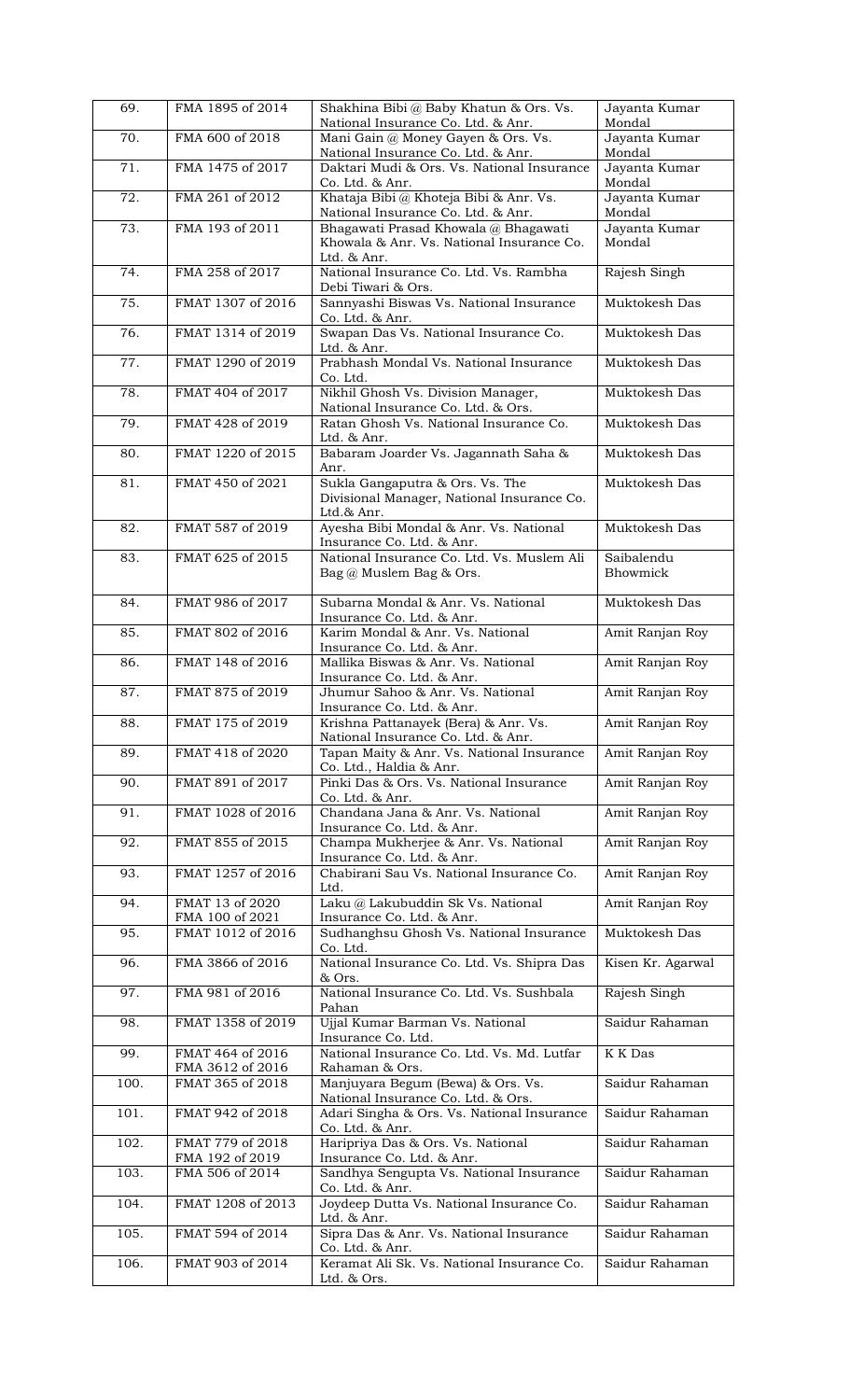| 107. | FMAT 1357 of 2014                   | Pampa Bairagi & Anr. Vs. National<br>Insurance Co. Ltd. & Anr.                     | Saidur Rahaman          |
|------|-------------------------------------|------------------------------------------------------------------------------------|-------------------------|
| 108. | FMAT 1890 of 2009                   | Anza Bibi & Ors. Vs. National Insurance<br>Co. Ltd. & Anr.                         | Krishanu Banik          |
| 109. | FMAT 1891 of 2009                   | Mani Bachar @ Bachear Vs. National                                                 | Krishanu Banik          |
| 110. | FMA 782 of 2011                     | Insurance Co. Ltd.<br>Santi Pada Das Vs. National Insurance Co.<br>Ltd. & Anr.     | Krishanu Banik          |
| 111. | FMA 1314 of 2016                    | Minati Adhikary Vs. National Insurance Co.<br>Ltd. & Anr.                          | Krishanu Banik          |
| 112. | FMA 1082 of 2013                    | Debjani Halder Vs. National Insurance Co.<br>Ltd. & Anr.                           | Krishanu Banik          |
| 113. | FMAT 1112 of 2018                   | Bandana Deb Roy & Anr. Vs. National<br>Insurance Co. Ltd. & Anr.                   | Krishanu Banik          |
| 114. | FMAT 286 of 2019<br>FMA 444 of 2021 | Niranjan Mondal @ Nripen Vs. Div<br>Manager, National Insurance Co. Ltd. &<br>Anr. | Krishanu Banik          |
| 115. | FMA 1905 of 2018                    | Archana Rani Ghora & Anr. Vs. National<br>Insurance Co. Ltd. & Anr.                | Krishanu Banik          |
| 116. | FMAT 155 of 2016                    | Dhananjoy Jana Vs. National Insurance Co.<br>Ltd. & Anr.                           | Krishanu Banik          |
| 117. | FMAT 193 of 2018<br>FMA 523 of 2021 | Maniruddin Ansari Vs. National insurance<br>Co. Ltd. & Anr.                        | Krishanu Banik          |
| 118. | FMA 319 of 2010                     | National insurance Co. Ltd. Vs. Maya<br>Mondal & Ors.                              | Parimal Kumar<br>Pahiri |
| 119. | FMA 835 of 2009                     | National insurance Co. Ltd. Vs. Anju Roy &<br>Ors.                                 | Parimal Kumar<br>Pahari |
| 120. | FMA 986 of 2013                     | National insurance Co. Ltd. Vs. Anirban<br>Dutta & Anr.                            | Parimal Kumar<br>Pahari |
| 121. | FMA 2004 of 2013                    | National insurance Co. Ltd. Vs. Oritri Basu                                        | Parimal Kumar<br>Pahari |
| 122. | FMA 241 of 2011                     | Srimatya Anushree Pati & Anr. Vs. National<br>insurance Co. Ltd. & Anr.            | Jayanta Kumar<br>Mondal |
| 123. | FMA 183 of 2017                     | National insurance Co. Ltd. Vs. Sudipa<br>Chakraborty & Anr.                       | Sucharita Paul          |
| 124. | FMA 852 of 2014                     | Srimatya Archana Senapati & Ors. Vs.<br>National insurance Co. Ltd. & Anr.         | Amit Baran Das          |
| 125. | FMAT 290 of 2019                    | Namita Panda & Anr. Vs. National<br>Insurance Co. Ltd. & Ors.                      | Jayanta Kumar<br>Mondal |
| 126. | FMAT 744 of 2016                    | National Insurance Co. Ltd. Vs. Sujay<br>Gupta & Anr.                              | Parimal Kumar<br>Pahari |
| 127. | FMAT 772 of 2013                    | Avijit Biswas Vs. National Insurance Co.<br>Ltd.                                   | Jayanta Kumar<br>Mondal |
| 128. | FMAT 822 of 2012                    | Kamal Sarkar & Ors. Vs. National<br>Insurance Co. Ltd. & Anr.                      | Jayanta Kumar<br>Mondal |
| 129. | FMAT 750 of 2013                    | Soma Shaw Vs. National Insurance Co. Ltd.<br>& Anr.                                | Jayanta Kumar<br>Mondal |
| 130. | FMA 564 of 2017<br>COT 115 of 2018  | National Insurance Co. Ltd. Vs. Durjodhan<br>Barman & Ors.                         | Arabinda Kundu          |
| 131. | FMA 87 of 2009<br>COT 38 of 2008    | National Insurance Co. Ltd. Vs. Gopa<br>Modak & Ors.                               | Parimal Kumar<br>Pahari |
| 132. | FMA 50 of 2008<br>COT 2437 of 2006  | National Insurance Co. Ltd. Vs. Munia<br>Oraon                                     | Parimal Kumar<br>Pahari |
| 133. | FMA 89 of 2009<br>COT 37 of 2008    | National Insurance Co. Ltd. Vs. Aloka Roy<br>& Ors.                                | Parimal Kumar<br>Pahari |
| 134. | FMA 86 of 2009<br>COT 39 of 2008    | National Insurance Co. Ltd. Vs. Dipa<br>Chakraborty & Ors.                         | Parimal Kumar<br>Pahari |
| 135. | FMA 88 of 2009<br>COT 36 of 2008    | National Insurance Co. Ltd. Vs. Parashmoni<br>Kundu & Ors.                         | Parimal Kumar<br>Pahari |
| 136. | FMAT 474 of 2021                    | Ajima Bibi & Ors. Vs. National Insurance<br>Co. Ltd. & Anr.                        | Jayanta Banerjee        |
| 137. | FMA 1044 of 2013                    | Smt. Shyamali Biswas & Ors. Vs. National<br>Insurance Co. Ltd. & Anr.              | Jayanta Banerjee        |
| 138. | FMA 661 of 2016                     | Chanu Debi Ray Vs. National Insurance Co.<br>Ltd. & Anr.                           | Rakib Hussain           |
| 139. | FMAT 938 of 2015                    | Ranju Sharma & Anr. Vs. National<br>Insurance Co. Ltd. & Anr.                      | Rakib Hussain           |
| 140. | FMA 2875 of 2016                    | National Insurance Co. Ltd. Vs. Atahar Sk.<br>Ors.                                 | Parimal Kumar<br>Pahari |
| 141. | FMA 13 of 2012                      | Smt. Padda Majhi & Ors. Vs. D.M, National<br>Insurance Co. Ltd. & Anr.             | Anupam Hajra            |
| 142. | FMA 1045 of 2013                    | Sulekha Singh @ Singha & Ors. Vs.<br>National Insurance Co. Ltd. & Anr.            | Jayanta Banerjee        |
| 143. | FMA 1146 of 2010                    | Baban Hazra & Ors. Vs. National Insurance<br>Co. Ltd. & Anr.                       | Anupama Hajari          |
| 144. | FMA 900 of 2013                     | Ashoka Mondal & Ors. Vs. National<br>Insurance Co. Ltd. & Anr.                     | Jayanta Banerjee        |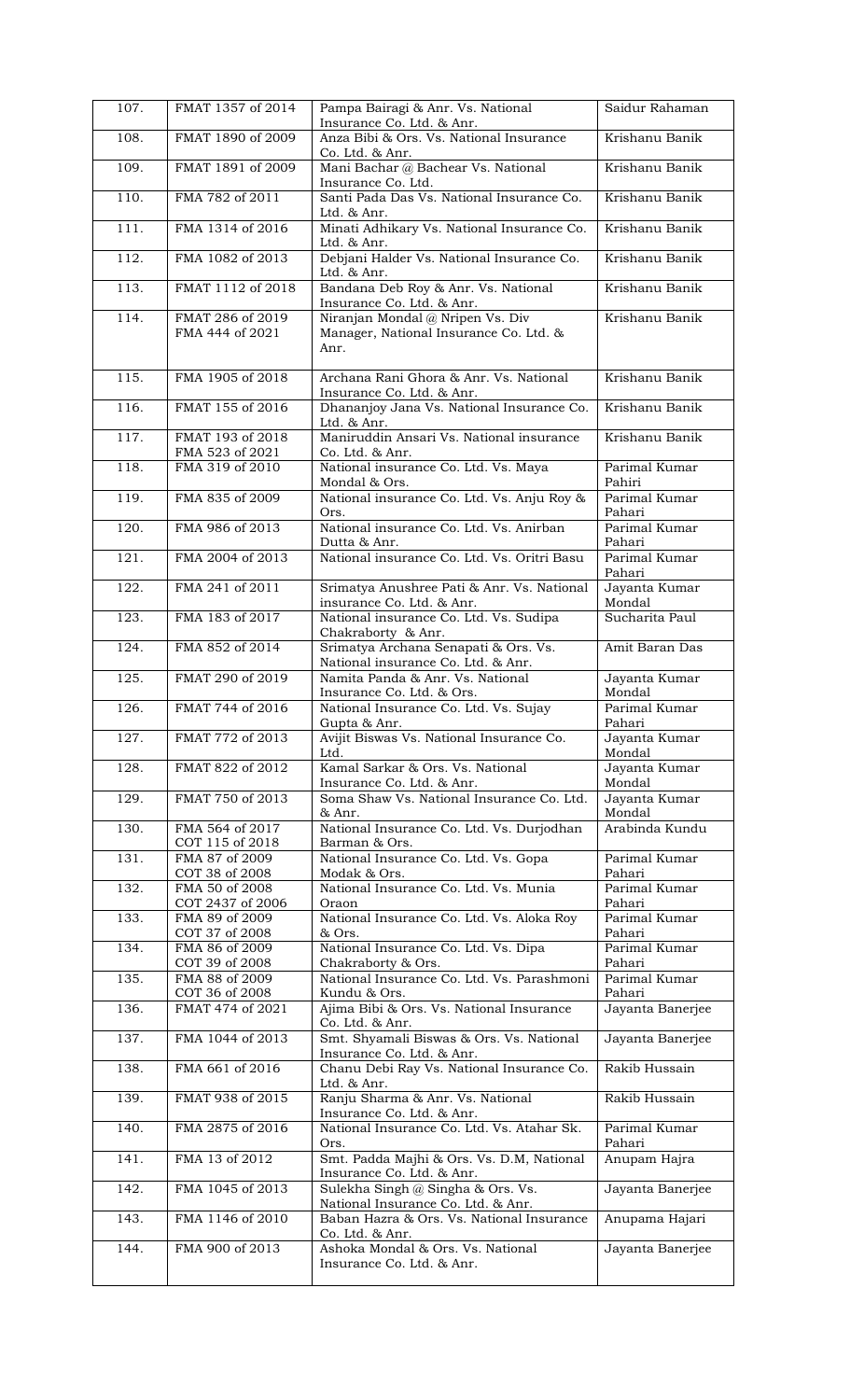| 145. | FMAT 1035 of 2014<br>COT 59 of 2015  | National Insurance Co. Ltd. Vs. Rathin<br>Chowdhury                                     | Parimal Kumar<br>Pahari         |
|------|--------------------------------------|-----------------------------------------------------------------------------------------|---------------------------------|
| 146. | FMA 727 of 2016<br>COT 29 of 2018    | National Insurance Co. Ltd. Vs. Namita<br>Mallick & Ors.                                | Sanjoy Paul                     |
| 147. | FMA 315 of 2016                      | National Insurance Co. Ltd. Vs. Tapati<br>Singh & Ors.                                  | Afroz Alam                      |
| 148. | FMA 4 of 2021                        | National Insurance Co. Ltd. Vs. Saloni<br>Sarogi                                        | Rajesh Singh                    |
| 149. | FMAT 272 of 2015                     | National Insurance Co. Ltd. Vs. Archana<br>Maity & Ors.                                 | Rajesh Singh                    |
| 150. | FMA 1889 of 2018                     | National Insurance Co. Ltd. Vs. Malati<br>Bhattacharjee & Ors.                          | Kisen Kumar                     |
| 151. | FMAT 619 of 2019                     | National Insurance Co. Ltd. Vs. Kakali<br>Samanta & Ors.                                | Agarwal<br>Rajesh Singh         |
| 152. | FMA 621 of 2019                      | National Insurance Co. Ltd. Vs. Sabina                                                  | Parimal Kumar                   |
| 153. | FMAT 542 of 2019                     | Khatun & Ors.<br>National Insurance Co. Ltd. Vs. Shakuntala                             | Pahari<br>Sucharita Paul        |
| 154. | FMAT 1184 of 2019                    | Devi Mahato & Ors.<br>Sougata Sahoo @ Saugata Sahoo Vs.                                 | Subhankar Mondal                |
| 155. | FMA 723 of 2021<br>FMAT 1339 of 2019 | National Insurance Co. Ltd. & Anr.<br>Sumita Manna & Ors. Vs. National                  | Subhankar Mondal                |
| 156. | FMA 272 of 2021                      | Insurance Co. Ltd. & Anr.<br>Sagir Ahmed Siddique Vs. National                          | Subhankar Mondal                |
| 157. | FMAT 360 of 2021                     | Insurance Co. Ltd. & Anr.<br>Tapasi Bera & Anr. Vs. National Insurance                  | Subhankar Mondal                |
| 158. | FMAT 394 of 2021                     | Co. Ltd. & Anr.<br>Pratima Adhikary & Anr. Vs. National                                 | Subhankar Mondal                |
| 159. | FMAT 392 of 2021                     | Insurance Co. Ltd. & Anr.<br>Rekha Rani Samanta Vs. National                            | Subhankar Mondal                |
| 160. | FMAT 496 of 2021                     | Insurance Co. Ltd. & Anr.<br>Mrinal Ghosh Vs. National Insurance Co.                    | Subhankar Mondal                |
| 161. | FMA 1025 of 2018                     | Ltd. & Anr.<br>Marjina Bibi & Anr. Vs. National Insurance                               | Sima Ghosh                      |
| 162. | FMAT 99 of 2016                      | Co. Ltd. & Anr.<br>Sanaka Bagdi & Ors. Vs. National                                     | Sima Ghosh                      |
| 163. | FMA 928 of 2015                      | Insurance Co. Ltd. & Anr.<br>Halena Bewa & Ors. Vs. National Insurance                  | Sujit Saha                      |
| 164. | FMA 359 of 2011                      | Co. Ltd. & Ors.<br>Angura Begam Vs. National Insurance Co.                              | Krishanu Banik                  |
| 165. | FMAT 495 of 2015                     | Ltd. & Ors.<br>Karabi Bhattacharjee @ Bhattachartya Vs.                                 | Amit Ranjan Roy                 |
|      | With                                 | National Insurance Co. Ltd. & Anr.                                                      |                                 |
|      | FMAT 341 of 2015                     | National Insurance Co. Ltd. Vs. Karabi<br>Bhattacharjee & Ors.                          | Kanak Kiran<br>Bandopadhyay     |
| 166. | FMAT 789 of 2017                     | Kajal Ray @ Roy & Ors. Vs. National<br>Insurance Co. Ltd. & Anr.                        | Saidur Rahaman                  |
| 167. | FMAT 799 of 2019                     | Pradip Dutta @ Datta Vs. National<br>Insurance Co. Ltd. & Anr.                          | Saidur Rahaman                  |
| 168. | FMAT 399 of 2020                     | Supratim Seal National Insurance Co. Ltd.<br>& Anr.                                     | Saidur Rahaman                  |
| 169. | FMAT 400 of 2020                     | Ashim Kumar Dey Vs. National Insurance<br>Co. Ltd. & Ors.                               | Saidur Rahaman                  |
| 170. | FMAT 503 of 2020                     | Rashida Parveen Vs. National Insurance<br>Co. Ltd. & Anr.                               | Saidur Rahaman                  |
| 171. | FMAT 397 of 2020                     | Md. Sakil Vs. National Insurance Co. Ltd. &<br>Anr.                                     | Saidur Rahaman                  |
| 172. | FMA 636 of 2021                      | National Insurance Co. Ltd. Vs. Md. Saiful<br>Islam Gazi @ Saiful Gazi @ Sariful Gazi & | Rajesh Singh                    |
| 173. | FMAT 958 of 2014                     | Anr.<br>National Insurance Co. Ltd. Vs. Sufina<br>Biswas & Ors.                         | K K Das                         |
| 174. | FMAT 594 of 2019                     | Alahhdi Saren & Ors. Vs. National<br>Insurance Co. Ltd. & Anr.                          | Jayanta Kumar<br>Mondal         |
| 175. | FMA 671 of 2016                      | Murshida Khatun vs. United India                                                        | Krishanu Banik                  |
| 176. | FMAT 191 of 2021                     | Insurance Co. Ltd.<br>Sangita Adhikary & Anr. vs. United India                          | Sandip                          |
| 177. | FMA 573 of 2021<br>FMAT 508 of 2020  | Insurance Co. Ltd. & Anr.<br>Anita Singha & Ors. Vs. United India                       | Bandopadhyay<br>Sandip          |
| 178. | FMAT 255 of 2021                     | Insurance Co. Ltd. & Anr.<br>Tumpa Chakraborty & Ors. vs. United India                  | Bandopadhyay<br>Amit Ranjan Roy |
| 179. | FMAT 224 of 2021                     | Insurance Co. Ltd. & Anr.<br>Urmila Mondal @ Mila Mondal & Ors. vs.                     | Amit Ranjan Roy                 |
| 180. | FMA 3343 of 2015                     | United India Insurance Co. Ltd. & Anr.<br>Jayanti Bagdi & Ors. vs. United India         | Krishanu Banik                  |
| 181. | FMAT 510 of 2021                     | Insurance Co. Ltd. & Anr.<br>Anjali Ojha & Ors. vs. United India                        | Krishanu Banik                  |
|      |                                      | Insurance Co. Ltd. & Anr.                                                               |                                 |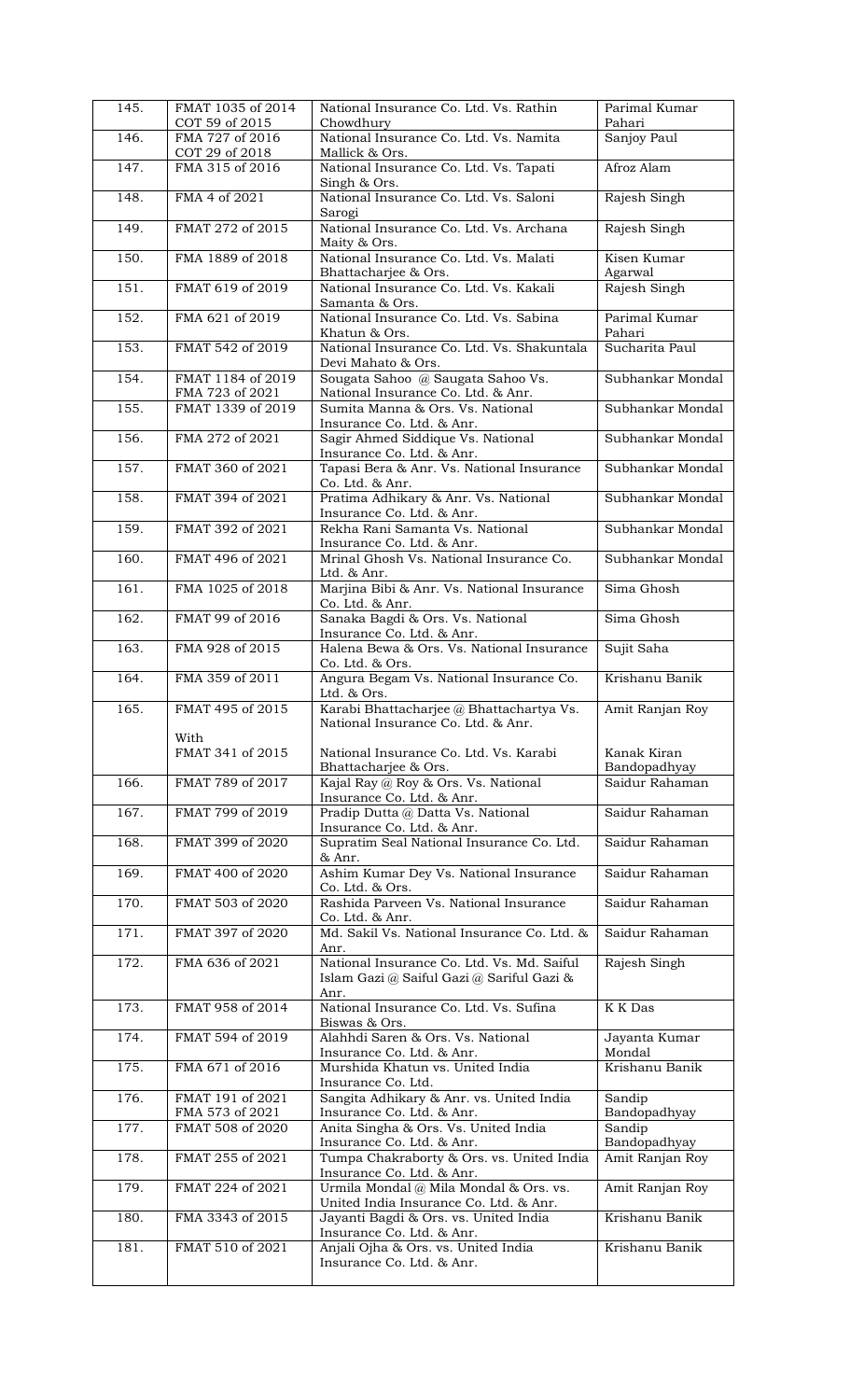| 182. | FMAT 393 of 2021                     | Aparupa Bera & Anr. vs. United India<br>Insurance Co. Ltd. & Anr.                               | Subhankar Mondal         |
|------|--------------------------------------|-------------------------------------------------------------------------------------------------|--------------------------|
| 183. | FMAT 74 of 2021                      | Jinnat Sk. vs. United India Insurance Co.<br>Ltd. & Anr.                                        | Muktokesh Das            |
| 184. | FMAT 271 of 2021                     | Bapi Mondal vs. United India Insurance Co.<br>Ltd. & Anr.                                       | Saidur Rahaman           |
| 185. | FMA 468 of 2020                      | Sk. Luthaphar @ Lutaphar Seikh @ Sk.<br>Lutfar vs. United India Insurance Co. Ltd.<br>& Ors.    | Krishanu Banik           |
| 186. | FMA 373 of 2019                      | Rina Biswas & Anr. vs. United India<br>Insurance Co. Ltd. & Ors.                                | Saidur Rahaman           |
| 187. | FMAT 92 of 2020<br>FMA 139 of 2021   | Kisku Mainu Murmu vs. United India<br>Insurance Co. Ltd.                                        | Sandip<br>Bandopadhyay   |
| 188. | FMAT 496 of 2020                     | Biman Dhara @ Biman Kumar Dhara vs.<br>United India Insurance Co. Ltd.                          | Amit Ranjan Roy          |
| 189. | FMAT 453 of 2020<br>FMA 114 of 2021  | Kailash Roy & Ors. vs. Anjana Biswas &<br>Anr.                                                  | Soujanya<br>Bandopadhyay |
| 190. | FMAT 256 of 2020<br>FMA 25 of 2021   | Shukla Kundu & Anr. vs. United India<br>Insurance Co. Ltd. & Anr.                               | Muktokesh Das            |
| 191. | FMAT 394 of 2020                     | Naren Routh & Anr vs. United India<br>Insurance Co. Ltd. & Anr.                                 | Saidur Rahaman           |
| 192. | FMAT 374 of 2020                     | Ananta Barman vs. United India Insurance<br>Co. Ltd. & Anr.                                     | Krishanu Banik           |
| 193. | FMAT 1575 of 2011                    | Purnima Roy & Ors. vs. National Insurance<br>Co. Ltd. & Ors.                                    | Jayanta Kumar<br>Mondal  |
| 194. | FMAT 1268 of 2019<br>FMA 358 of 2021 | Surendar Kaur Singh vs. United India<br>Insurance Co. Ltd. & Anr.                               | Subhankar Mondal         |
| 195. | FMAT 1267 of 2019<br>FMA 217 of 2021 | Sima Mondal & Ors. vs. United India<br>Insurance Co. Ltd. & Anr.                                | Subhankar Mondal         |
| 196. | FMAT 1030 of 2018                    | Krishna Rani Jana & Anr. vs. United India<br>Insurance Co. Ltd. & Anr.                          | Dhananjay Nayek          |
| 197. | FMAT 137 of 2019                     | Shantilata Jana & Ors. vs. United India<br>Insurance Co. Ltd. & Anr.                            | Dhananjay Nayek          |
| 198. | FMAT 904 of 2019                     | Dhurjuti Sahu vs. United India Insurance<br>Co. Ltd.                                            | No Record Found          |
| 199. | FMAT 311 of 2019                     | Rina Chetri & Ors. vs. United India<br>Insurance Co. Ltd. & Anr.                                | Dhananjay Nayek          |
| 200. | FMAT 889 of 2018                     | Minati Nayek & Ors. vs. United India<br>Insurance Co. Ltd. & Anr                                | Dhananjay Nayek          |
| 201. | FMAT 238 of 2019                     | Rajib Das vs. United India Insurance Co.<br>Ltd. & Anr.                                         | Saidur Rahaman           |
| 202. | FMAT 1338 of 2019<br>FMA 134of 2021  | Maleka Bibi & Ors. vs. United India<br>Insurance Co. Ltd. & Anr.                                | Subhankar Mondal         |
| 203. | FMAT 53 of 2020                      | Sudha Devi vs. United India Insurance Co.<br>Ltd.                                               | No Record Found          |
| 204. | FMAT 1633 of 2009                    | Tapan Kha @ Tapan Das vs. United India<br>Insurance Co. Ltd. & Anr.                             | Amit Ranjan Roy          |
| 205. | FMAT 1801 of 2009                    | Bajhiria Devi vs. United India Insurance<br>Co. Ltd. & Anr                                      | Amit Ranjan Roy          |
| 206. | FMAT 1324 of 2019                    | Amar Ghosh vs. United India Insurance Co.<br>Ltd. & Anr.                                        | Saidur Rahaman           |
| 207. | FMAT 1330 of 2019<br>FMA 221 of 2021 | Saikat Mitra vs. United India Insurance Co.<br>Ltd. & Ors.                                      | Saidur Rahaman           |
| 208. | FMAT 1312 of 2019                    | Laxmi Gowala vs. United India Insurance<br>Co. Ltd.                                             | Muktokesh Das            |
| 209. | FMA 467 of 2020                      | Shefali Sarkar (Paul) & Ors. vs. United<br>India Insurance Co. Ltd. & Anr.                      | Saidur Rahaman           |
| 210. | FMA 471 of 2020                      | Manju Hazra & Ors. vs. United India<br>Insurance Co. Ltd. & Anr.                                | Amit Ranjan Roy          |
| 211. | FMAT 721 of 2017                     | Manash Mondal vs. United India Insurance<br>Co. Ltd. & Ors.                                     | Amit Ranjan Roy          |
| 212. | FMAT 565 of 2019<br>FMA 286 of 2021  | Krishna Das & Ors. vs. United India<br>Insurance Co. Ltd. & Anr.                                | Amit Ranjan Roy          |
| 213. | FMAT 50 of 2019                      | Namita Majumdar & Ors. vs. United India<br>Insurance Co. Ltd. & Anr.                            | Krishanu Banik           |
| 214. | FMA 1000 of 2018                     | Nepal Das vs. United India Insurance Co.<br>Ltd.                                                | Krishanu Banik           |
| 215. | FMAT 1133 of 2019<br>FMA 476 of 2021 | Gulsan & Anr. vs. United India Insurance<br>Co. Ltd. & Anr.                                     | Saidur Rahaman           |
| 216. | FMAT 743 of 2017                     | Jugal Mondal & Ors. vs. United India<br>Insurance Co. Ltd. & Anr.                               | Sima Ghosh               |
| 217. | FMA 238 of 2011                      | United India Insurance Co. Ltd. Vs. Pradip<br>Roy & Ors.                                        | Parimal Kumar<br>Pahari  |
|      | With<br>FMA 708 of 2011              | Pradip Roy & Anr. Vs. United India                                                              | Jayanta Banerjee         |
| 218. | FMAT 356 of 2019                     | Insurance Co. Ltd. & Ors.<br>Reliance General Insurance Co. Ltd. Vs.<br>Md. Amirul Islam & Anr. | K K Das                  |
|      |                                      |                                                                                                 |                          |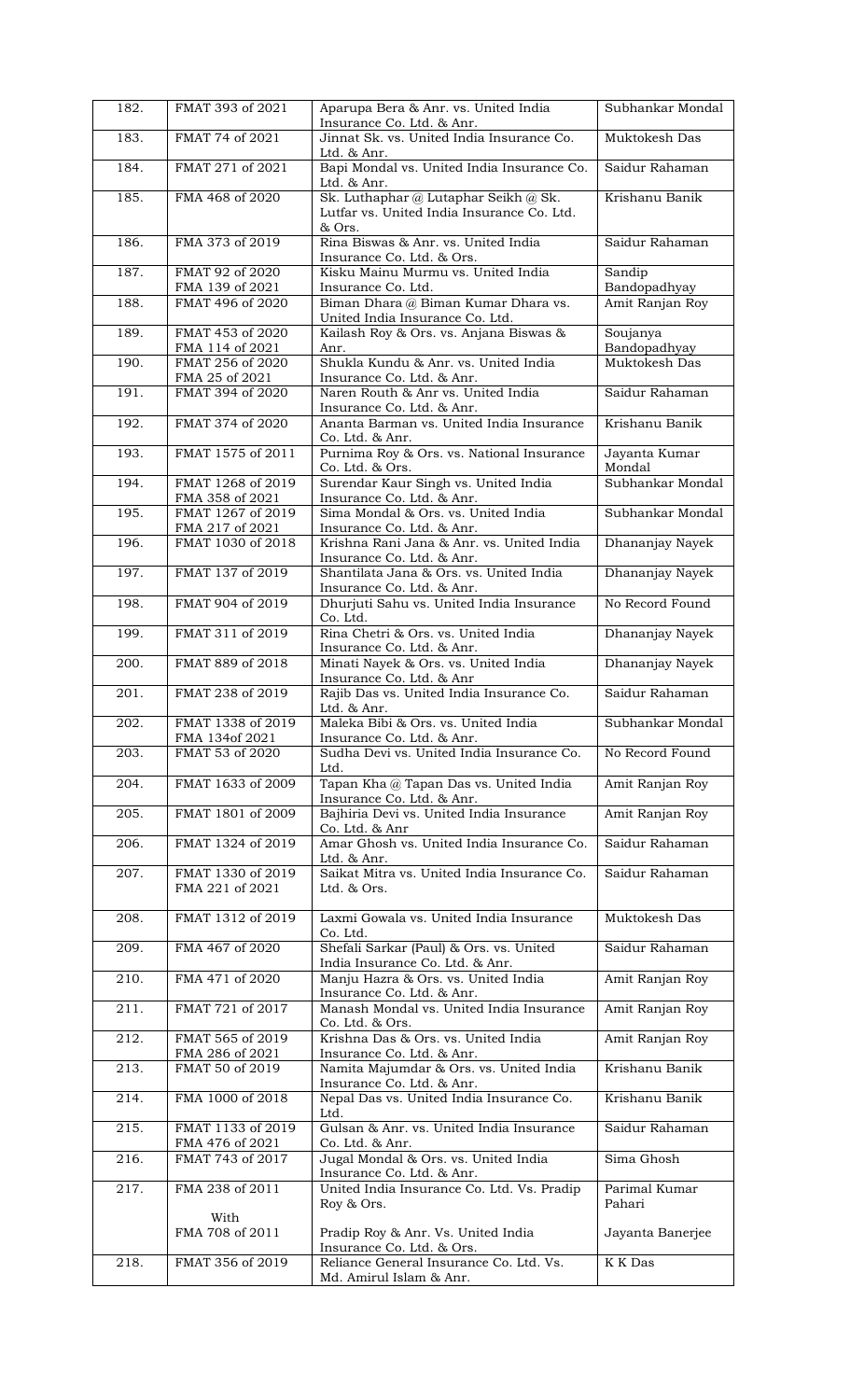| 219.               | FMAT 1295 of 2019<br>FMA 237 of 2021 | Abdul Rahaman @ Rahaman Mondal vs.<br>Reliance General Insurance                         | Rajdeep<br>Bhattacharya        |
|--------------------|--------------------------------------|------------------------------------------------------------------------------------------|--------------------------------|
| 220.               | FMAT 494 of 2020                     | Reliance General Insurance Co. Ltd. Vs.<br>Sandhya Das & Ors.                            | K K Das                        |
| 221.               | FMAT 401 of 2019                     | Reliance General Insurance Co. Ltd. Vs.                                                  | K K Das                        |
| 222.               | FMA 2549 of 2014                     | Safikul Alam & Anr.<br>Reliance General Insurance Co. Ltd. Vs.                           | K K Das                        |
| 223.               | FMA 39 of 2019                       | Kakali Mistry & Ors.<br>Reliance General Insurance Co. Ltd. Vs.                          | K K Das                        |
| 224.               | FMAT 90 of 2021                      | Bali Ram Rai & Anr.<br>Anita Saha & Ors. Vs. Reliance General                            | Jayanta Banerjee               |
| 225.               | FMA 297 of 2021<br>FMAT 765 of 2012  | Insurance Co. Ltd.<br>Abdul Hamid @ Md. Abdul Hamid Vs.                                  | Jayanta Banerjee               |
| 226.               | FMAT 1269 of 2019                    | Reliance General Insurance Co. Ltd. & Anr.<br>Jayanti Halder & Ors. Vs. Reliance General | Subhankar Mondal               |
| 227.               | FMAT 1262 of 2019                    | insurance Co. Ltd. & Anr.<br>Shila Chatterjee & Anr. Vs.                                 | Saidur Rahaman                 |
| 228.               | FMA 663 of 2021<br>FMAT 1204 of 2014 | New India Assurance Co. Ltd. & Anr.<br>Rita Purkait & Anr. Vs. New India                 | Jayanta Kumar                  |
| 229.               | FMA 1443 of 2013                     | Assurance Co. Ltd. & Ors.<br>New India Assurance Co. Ltd Vs. Helaram                     | Mondal<br>Sanjoy Paul          |
|                    |                                      | Pal & Ors.                                                                               |                                |
| 230.               | FMAT 1087 of 2016                    | Amita Roy Vs. New India Assurance Co. Ltd<br>& Ors.                                      | Jayanta Kumar<br>Mondal        |
| 231.               | FMAT 383 of 2017<br>FMA 181 of 2021  | Sabeda Bibi & Ors. Vs. New India<br>Assurance Co. Ltd & Anr.                             | Jayanta Kumar<br>Mondal        |
| 232.               | FMA 1226 of 2011                     | Bhagabati Ghosh & Ors. Vs. New India<br>Assurance Co. Ltd & Anr.                         | Jayanta Kumar<br>Mondal        |
| 233.               | FMAT 263 of 2018                     | Salema Bibi dafadar & Anr. Vs. New India                                                 | Jayanta Kumar                  |
| 234.               | FMAT 1276 of 2019                    | Assurance Co. Ltd & Anr.<br>Angur Kundu Vs. New India Assurance Co.                      | Mondal<br>Jayanta Kumar        |
| 235.               | FMA 222 of 2021<br>FMA 416 of 2019   | Ltd & Anr.<br>Asfar Sk. @ Asraf Sk. & Anr. Vs. New India                                 | Mondal<br>Sima Ghosh           |
| 236.               | FMA 546 of 2014                      | Assurance Co. Ltd & Ors.<br>Goutam Goswami Vs. New India Assurance                       | Amit Ranjan Roy                |
| 237.               | FMAT 271 of 2008                     | Co. Ltd & Anr.<br>Sonali Das & Ors. Vs. New India Assurance                              | Sanchita Ghosh                 |
| 238.               | FMA 575 of 2018                      | Co. Ltd & Ors.<br>Sabita Jadab & Ors. Vs. New India                                      | Jayanta Kumar                  |
|                    |                                      | Assurance Co. Ltd & Anr.                                                                 | Mondal<br>Jayanta Kumar        |
| 239.               | FMA 1278 of 2012                     | Saraswati Dey & Ors. Vs. New India<br>Assurance Co. Ltd & Anr.                           | Mondal                         |
| 240.               | FMAT 1123 of 2011                    | Kamrun & Ors. Vs. New India Assurance<br>Co. Ltd & Anr.                                  | Jayanta Kumar<br>Mondal        |
| 241.               | FMA 854 of 2012                      | Manju Sarkar & Anr. Vs. New India<br>Assurance Co. Ltd & Anr.                            | Jayanta Kumar<br>Mondal        |
| 242.               | FMA 3830 of 2016                     | Jalal Molla @ Jalal Uddin Molla & Anr. Vs.<br>New India Assurance Co. Ltd & Anr.         | Jayanta Kumar<br>Mondal        |
| 243.               | FMAT 1119 of 2016                    | Dipali Baidya & Ors. New India Assurance<br>Co. Ltd & Anr.                               | Jayanta Kumar<br>Mondal        |
| 244.               | FMA 1103 of 2008                     | Dhiren Sarkar Vs. New India Assurance Co.                                                | Amit Ranjan Roy                |
| $\overline{245}$ . | FMA 97 of 2002                       | Ltd<br>Bhagabati Malik & Ors. Vs. New India                                              | Krishanu Banik                 |
| 246.               | FMAT 1651 of 2008                    | Assurance Co. Ltd<br>Mita Roy Vs. New India Assurance Co. Ltd                            | Record Not Found               |
| 247.               | FMAT 781 of 2008                     | Radha Rai Maity & Ors. Vs. United India<br>Insurance Co. Ltd. & Ors.                     | Sanchita Ghosh                 |
| 248.               | FMAT 12 of 2019                      | New India Assurance Co. Ltd Vs. Rahul<br>Amin                                            | Record Not Found               |
| 249.               | FMAT 1265 of 2003                    | Joygan Nisa Bibi & Anr. Vs. New India<br>Assurance Co. Ltd                               | Krishanu Banik                 |
| 250.               | FMAT 1154 of 2019                    | New India Assurance Co. Ltd Vs. Rumi                                                     | Sucharita Paul                 |
| 251.               | FMAT 78 of 2010                      | Mistry & Ors.<br>Rina Mallick & Ors. Vs. The D.M & Anr.                                  | Sanat Kumar<br>Mallick         |
| 252.               | FMAT 515 of 2020                     | Sefali Roy & Ors. Vs. New India Assurance<br>Co. Ltd & Anr.                              | Sandip<br>Bandopadhyay         |
| 253.               | FMAT 192 of 2021                     | Jashobala Roy & Ors. New India Assurance                                                 | Sandip                         |
| 254.               | FMAT 196 of 2021                     | Co. Ltd & Anr.<br>Uma Mukherjee (Ghosh) & Anr. Vs. New                                   | Bandopadhyay<br>Sandip         |
| 255.               | FMA 2354 of 2005                     | India Assurance Co. Ltd & Anr.<br>Prafulla Kumar Bhakta & Ors. Vs. New                   | Bandopadhyay<br>Krishanu Banik |
| 256.               | FMA 491 of 2020                      | India Assurance Co. Ltd<br>New India Assurance Co. Ltd Vs. Basanti                       | Sanjoy Paul                    |
| 257.               | FMAT 585 of 2020                     | Devi & Ors.<br>Manti Nunia & Anr. Vs. New India                                          | Subhankar Mondal               |
| 258.               | FMAT 670 of 2014                     | Assurance Co. Ltd & Anr.<br>Debashree Mukherjee & Ors. Vs. New India                     | Subhas Chandra                 |
|                    | FMA 355 of 2021                      | Assurance Co. Ltd & Anr.                                                                 | Hajra                          |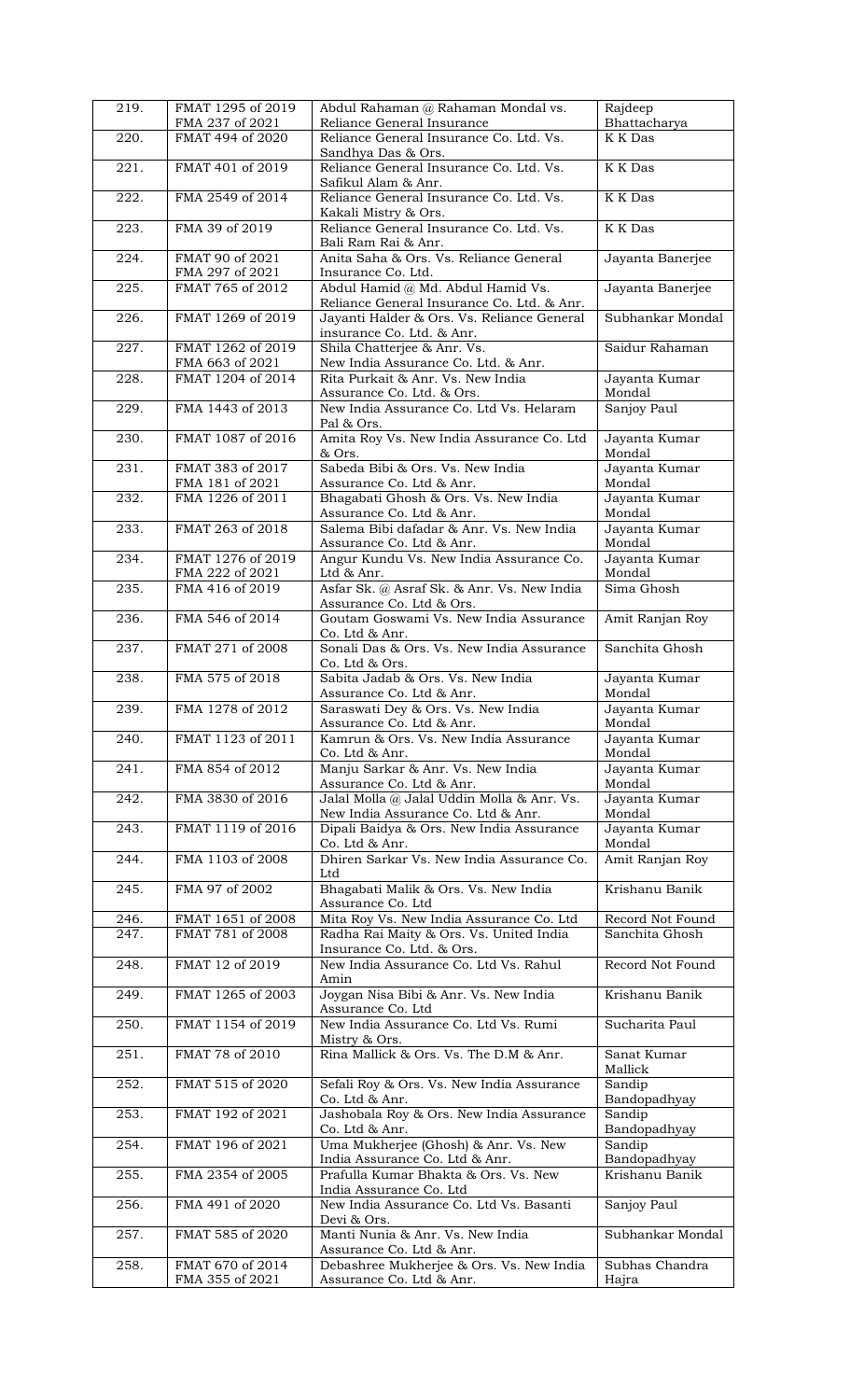| 259. | FMAT 1541 of 2012<br>FMA 4345 of 2015 | New India Assurance Co. Ltd Vs. Archana<br>Dev & Ors.                          | Parimal Kumar<br>Pahari   |
|------|---------------------------------------|--------------------------------------------------------------------------------|---------------------------|
| 260. | FMA 630 OF 2012                       | New India Assurance Co. Ltd Vs. Jharna                                         | Parimal Kumar             |
|      |                                       | Denki & Ors.                                                                   | Pahari                    |
| 261. | FMA 405 of 2009                       | New India Assurance Co. Ltd Vs. Bandana<br>Ghatak & Ors.                       | K K Das                   |
| 262. | FMA 178 of 2012                       | New India Assurance Co. Ltd Vs. Tuni<br>Sarkar & Ors.                          | Parimal Kumar<br>Pahari   |
| 263. | FMA 994 of 2012                       | New India Assurance Co. Ltd Vs. Tridip<br>Bhattacharya                         | No Record Found           |
| 264. | FMA 1798 of 2014                      | New India Assurance Co. Ltd Vs. Bakul                                          | K K Das                   |
|      | CAN 01 of 2021<br>CAN 02 of 2021      | Kesh & Ors.                                                                    |                           |
| 265. | FMAT 1556 of 2012                     | New India Assurance Co. Ltd Vs. Jhuma<br>Kundu & Ors.                          | Soumendra Nath<br>Ganguly |
| 266. | FMAT 206 of 2013<br>FMA 964 of 2013   | New India Assurance Co. Ltd. Vs. Sashwati<br>Chatterjee & Ors.                 | Parimal Kumar<br>Pahari   |
| 267. | FMAT 1092 of 2016<br>FMA 765 of 2021  | New India Assurance Co. Ltd Vs. Basanti<br>Gorain & Ors.                       | Rajesh Singh              |
| 268. | FMA 1570 of 2015                      | New India Assurance Co. Ltd Vs. Giridhari<br>Majhi & Anr.                      | Rajesh Singh              |
| 269. | FMA 995 of 2016                       | New India Assurance Co. Ltd Vs. Pari Rani<br>Rana & Ors.                       | Rajesh Singh              |
| 270. | FMA 481 of 2012                       | New India Assurance Co. Ltd Vs. Rabin<br>Purkayet & Anr.                       | Rajesh Singh              |
| 271. | FMA 1117 of 2012                      | New India Assurance Co. Ltd Vs. Sridam<br>Mondal & Anr.                        | Rajesh Singh              |
| 272. | FMAT 1305 of 2010                     | New India Assurance Co. Ltd Vs. Khitish<br>Mondal                              | Rajesh Singh              |
| 273. | FMA 871 of 2012                       | Tamirannesa Bibi & Ors. Vs. New India<br>Assurance Co. Ltd & Ors.              | Krishanu Banik            |
| 274. | FMA 1505 of 2011                      | Manija Molla & Ors. Vs. New India<br>Assurance Co. Ltd & Anr.                  | Krishanu Banik            |
| 275. | FMAT 475 of 2009                      | Sarita Sharma & Ors. Vs. New India<br>Assurance Co. Ltd & Anr.                 | Krishanu Banik            |
| 276. | FMA 849 of 2009                       | Saikat Sen Vs. New India Assurance Co.<br>Ltd & Anr.                           | Sanchita Ghosh            |
| 277. | FMA 373 of 2008                       | Kanali Bouri Vs. New India Assurance Co.<br>Ltd & Anr.                         | Sanchita Ghosh            |
| 278. | FMAT 950 of 2009                      | Imtiaz Hussain Vs. New India Assurance<br>Co. Ltd & Anr.                       | Purna Ch. Maity           |
| 279. | FMAT 760 of 2010                      | Madhusudhan Chowdhury Vs. New India<br>Assurance Co. Ltd & Anr.                | Jayanta Kumar<br>Mondal   |
| 280. | FMAT 3723 of 2006                     | Swarnamoyee Acharya & Anr. Vs. New<br>India Assurance Co. Ltd                  | Jayanta Kumar<br>Mondal   |
| 281. | FMA 770 of 2006                       | Sambhu Nandi Vs. New India Assurance<br>Co. Ltd                                | Jayanta Kumar<br>Mondal   |
| 282. | FMAT 128 of 2020<br>FMA 65 of 2021    | Koyela Nandy Vs. New India Assurance Co.<br>Ltd                                | Saidur Rahaman            |
| 283. | FMAT 836 of 2015                      | Rampayari Devi Vs. New India Assurance<br>Co. Ltd & Anr.                       | Jayanta Kumar<br>Mondal   |
| 284. | FMAT 129 of 2012                      | Md. Javed Vs. New India Assurance Co. Ltd<br>& Anr.                            | Jayanta Kumar<br>Mondal   |
| 285. | FMA 1081 of 2010                      | Kalpana Neogi Vs. New India Assurance Co.<br>Ltd & Anr.                        | Jayanta Kumar<br>Mondal   |
| 286. | FMA 1677 of 2019                      | New India Assurance Co. Ltd Vs. Tarulata<br>Saha & Anr.                        | Parimal Kumar<br>Pahari   |
| 287. | FMA 925 of 2019                       | New India Assurance Co. Ltd Vs. Gosai Das<br>Mondal & Anr.                     | Parimal Kumar<br>Pahari   |
| 288. | FMAT 396 of 2013                      | New India Assurance Co. Ltd Vs. Alpana<br>Das & Ors.                           | Parimal Kumar<br>Pahari   |
| 289. | FMAT 39 of 2012<br>FMA 463 of 2012    | New India Assurance Co. Ltd Vs. Pranati<br>Chanda & Ors.                       | K K Das                   |
| 290. | FMAT 326 of 2021                      | Kusum Tarafder & Anr. Vs. New India<br>Assurance Co. Ltd & Anr.                | Muktokesh Das             |
| 291. | FMAT 329 of 2021                      | Tanuja Mondal & Ors. Vs. New India<br>Assurance Co. Ltd & Anr.                 | Muktokesh Das             |
| 292. | FMAT 311 of 2021                      | Lakshmi Rani Biswas & Anr. Vs. New India<br>Assurance Co. Ltd & Anr.           | Muktokesh Das             |
| 293. | FMAT 543 of 2010<br>FMA 803 of 2010   | New India Assurance Co. Ltd Vs. Santosh<br>Sharma & Anr.                       | Parimal Kumar<br>Pahari   |
| 294. | FMAT 115 of 2020                      | Shyamal Mondal @ Shyamal Kr. Mondal Vs.                                        | Saidur Rahaman            |
| 295. | FMA 124 of 2021<br>FMA 763 of 2011    | New India Assurance Co. Ltd & Anr.<br>Sunil Kr. Biswas Vs. New India Assurance | Krishanu Banik            |
| 296. | FMAT 1111 of 2014                     | Co. Ltd & ors.<br>Gobinda Pal Vs. New India Assurance Co.                      | Krishanu Banik            |
|      |                                       | Ltd & Anr.                                                                     |                           |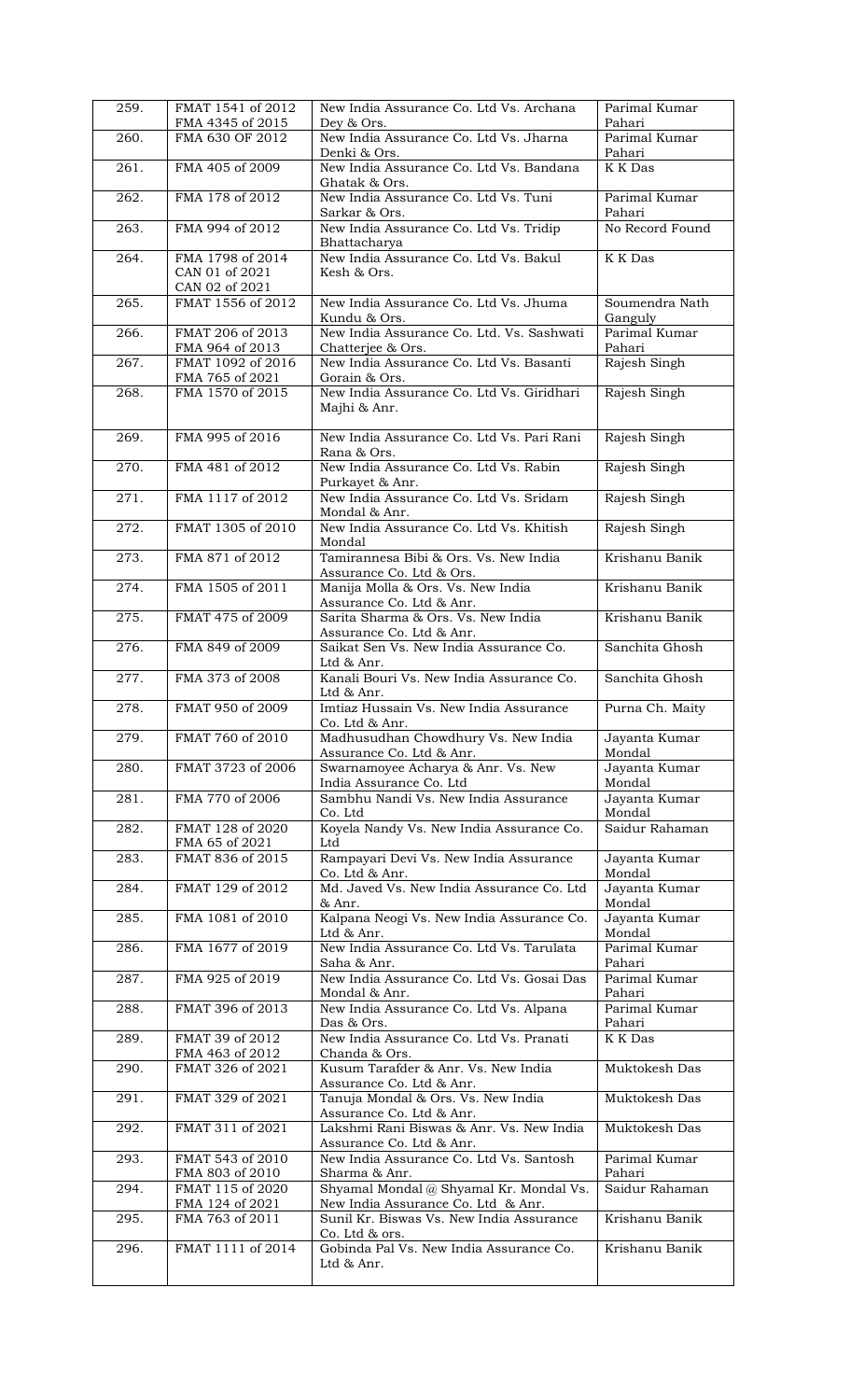| 297.               | FMAT 402 of 2018<br>FMA 719 of 2021  | Pranab Biswas Vs. New India Assurance<br>Co. Ltd & Anr.                                  | Krishanu Banik            |
|--------------------|--------------------------------------|------------------------------------------------------------------------------------------|---------------------------|
| 298.               | FMAT 1381 of 2017                    | Goutam Roy Vs. Ashis Chakraborty & Anr.                                                  | S Maitra                  |
| 299.               | FMA 1220 of 2011                     | Julfuker Ali Vs. New India Assurance Co.<br>Ltd. & Anr.                                  | Jayanta Kumar<br>Mondal   |
| 300.               | FMAT 552 of 2008                     | Nunbatia Debi & Ors. Vs. New India<br>Assurance Co. Ltd. & Anr.                          | Jayanta Kumar<br>Mondal   |
| 301.               | FMAT 553 of 2008                     | Serum Nisha & Ors. Vs. New India<br>Assurance Co. Ltd. & Anr.                            | Jayanta Kr. Mondal        |
| 302.               | FMAT 1149 of 2019<br>With            | Rumi Mistry Vs. New India Assurance Co.<br>Ltd.                                          | Saidur Rahaman            |
|                    | FMAT 1154 of 2019                    | New India Assurance Co. Ltd. Vs. Rumi<br>Mistry & Ors.                                   | Sucharita Paul            |
| 303.               | FMAT 278 of 2020                     | Champa Ghorai & Ors. Vs. New India<br>Assurance Co. Ltd. & Anr.                          | Saidur Rahaman            |
| 304.               | FMAT 115 of 2021<br>FMA 315 of 2021  | Parulrani Basak & Ors. Vs. New India<br>Assurance Co. Ltd. & Anr.                        | Saidur Rahaman            |
| 305.               | FMA 136 of 2011                      | Sajal Chatterjee & Ors. Vs. New India<br>Assurance Co. Ltd. & Anr.                       | Saidur Rahaman            |
| 306.               | FMAT 419 of 2021<br>FMA 791 of 2021  | Pinki Basak Vs. New India Assurance Co.<br>Ltd. & Anr.                                   | Saidur Rahaman            |
| 307.               | FMA 322 of 2011                      | Tansura Sekh & Ors. Vs. New India<br>Assurance Co. Ltd. & Anr.                           | Krishanu Banik            |
| 308.               | FMA 1242 of 2011                     | Sunita Shaw & Ors. Vs. Biswapati Roy &<br>Anr.                                           | Jayanta Kumar<br>Mondal   |
| 309.               | FMAT 46 of 2012                      | New India Assurance Co. Ltd. Vs.<br>Kadambala Mondal & Ors.                              | Sanjoy Paul               |
| 310.               | FMAT 250 of 2015                     | Mariam Bibi & Ors. Vs. New India<br>Assurance Co. Ltd. & Anr.                            | Jayanta Banerjee          |
| 311.               | FMAT 21 of 2018                      | New India Assurance Co. Ltd. Vs. Kanika<br>Bala & Anr.                                   | Rajesh Singh              |
| 312.               | FMAT 527 of 2020                     | Dhiraj Maity @ Dhiraj Maiti Vs. New India<br>Assurance Co. Ltd. & Anr.                   | Subhankar Mondal          |
| 313.               | FMAT 1183 of 2019<br>FMA 157 of 2021 | Chandni Kharwar Vs. New India Assurance<br>Co. Ltd. & Anr.                               | Subhankar Mondal          |
| 314.               | FMA 1718 of 2015                     | New India Assurance Co. Ltd. Vs. Sougata<br>Sen @ Ranjan Sen & Anr.                      | K K Das                   |
| 315.               | FMAT 1230 of 2012                    | New India Assurance Co. Ltd. Vs. Miraj Ali<br>Biswas & Anr.                              | K K Das                   |
| 316.               | FMAT 1213 of 2014                    | Jamela Bibi & Ors. Vs. New India<br>Assurance Co. Ltd. & Anr.                            | Sujit Saha                |
| $\overline{317}$ . | FMA 443 of 2011                      | New India Assurance Co. Ltd. Vs. Surajit<br>Dhara @ Saheb Dhara & Anr.                   | Soumendra Nath<br>Ganguly |
| 318.               | FMA 1160 of 2011                     | Nabanita Ghosh & Ors. Vs. New India<br>Assurance Co. Ltd. & Anr.                         | Amit Ranjan Roy           |
| 319.               | FMAT 538 of 2018                     | Aparna Maity (Sahoo) Vs. Divisional<br>Manager, New India Assurance Co. Ltd. &<br>Ors.   | Amit Ranjan Roy           |
| 320.               | FMAT 721 of 2018                     | Prem Kumar Paswan & Ors. Vs. New India<br>Assurance Co. Ltd. & Anr.                      | Amit Ranjan Roy           |
| 321.               | FMAT 545 of 2017                     | Ajeda Bibi Vs. New India Assurance Co.<br>Ltd. & Anr.                                    | Saidur Rahaman            |
| 322.               | FMAT 502 of 2020                     | Rekha Gope & Ors. Vs. New India<br>Assurance Co. Ltd. & Anr.                             | Amit Ranjan Roy           |
| 323.               | FMA 785 of 2011                      | Abdul Sahid Vs. New India Assurance Co.<br>Ltd. & Anr.                                   | Krishanu Banik            |
| 324.               | FMA 1381 of 2013                     | Mithu Dutta & Ors. Vs. New India<br>Assurance Co. Ltd. & Anr.                            | Amit Ranjan Roy           |
| 325.               | FMA 3098 of 2013                     | New India Assurance Co. Ltd. Vs. Smt.<br>Rama Sarkar & Ors.                              | K K Das                   |
| 326.               | FMA 771 of 2009                      | New India Assurance Co. Ltd. Vs. Mangla<br>Poddar & Ors.                                 | Parimal Kumar<br>Pahari   |
| 327.               | FMAT 600 of 2012                     | New India Assurance Co. Ltd. Vs. Parbati<br>Charan Mondal @ Parbati Mondal & Anr.        | $\overline{K}$ K Das      |
| 328.               | FMA 882 of 2012                      | New India Assurance Co. Ltd. Vs. Mousami<br>Paul & Ors.                                  | Saibalendu<br>Bhowmik     |
| 329.               | FMAT 1311 of 2019                    | Fazila Bibi Biswas Vs. Oriental Insurance<br>Co. Ltd.                                    | Muktokesh Das             |
| 330.               | FMAT 310 of 2021                     | Gurudashi Halder & Ors. Vs. The Branch<br>Manager, Oriental Insurance Co. Ltd. &<br>Ors. | Muktokesh Das             |
| 331.               | FMAT 309 of 2021                     | Sonali Ghosh & Ors. Vs. The General<br>Insurance Co. Ltd. & Anr.                         | Muktokesh Das             |
| 332.               | FMAT 331 of 2021                     | Dayal Biswas Vs. The Branch Manager,<br>Oriental Insurance Co. Ltd. & Anr.               | Muktokesh Das             |
| 333.               | FMAT 199 of 2018                     | Chakina Bibi Mallick & Ors. Vs. Oriental<br>Insurance Co. Ltd. & Anr.                    | Muktokesh Das             |
| 334.               | FMAT 258 of 2020                     | Shambhu Roy Vs. Oriental Insurance Co.<br>Ltd. Berhampore Br. & Anr.                     | Muktokesh Das             |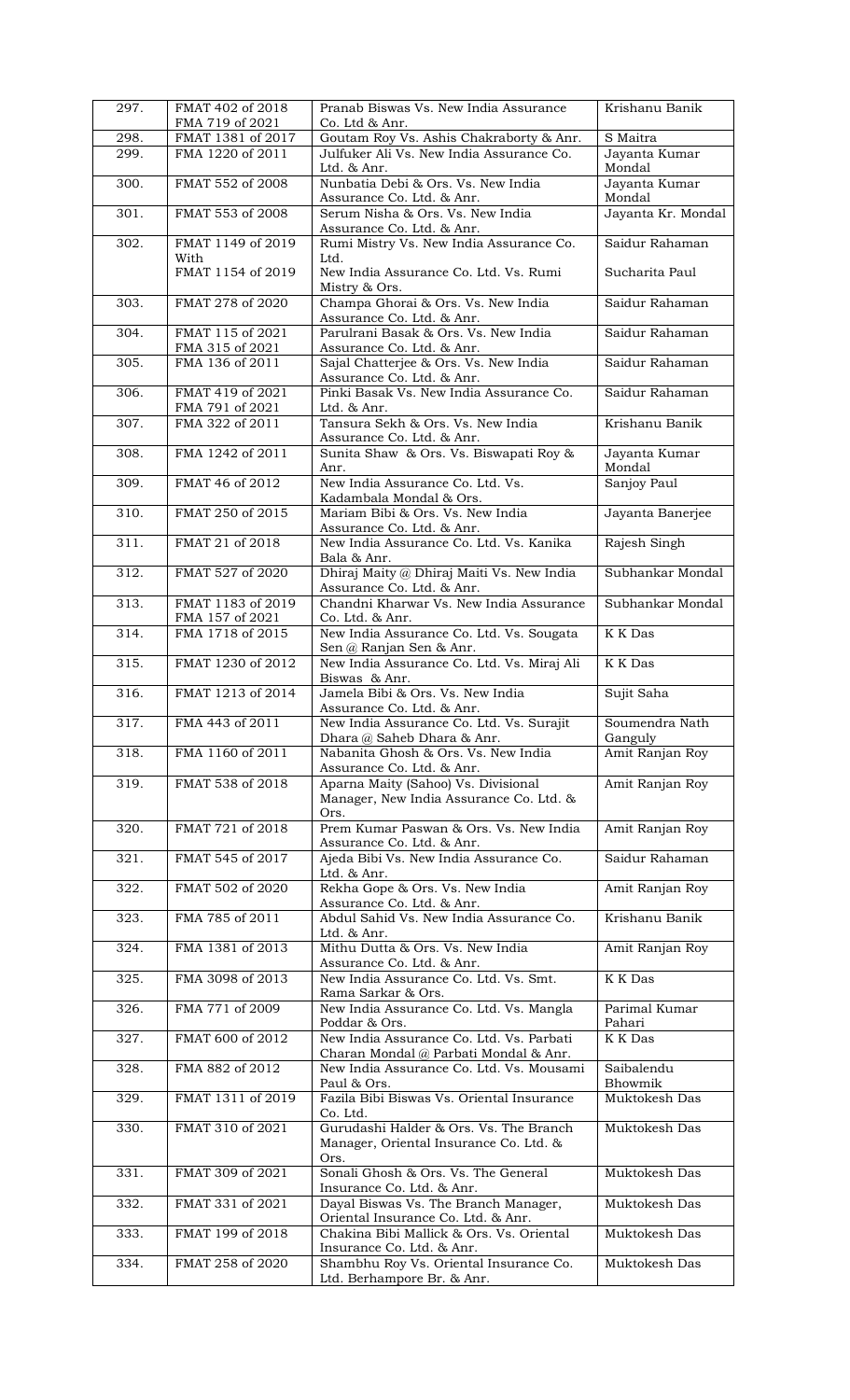| 335. | FMAT 997 of 2017  | Archana Biswas (Byapari) Vs. The<br>Manager, The Oriental Insurance Co. Ltd. &<br>Anr. | Muktokesh Das           |
|------|-------------------|----------------------------------------------------------------------------------------|-------------------------|
| 336. | FMAT 739 of 2016  | Tapas Barui Vs. Oriental Insurance Co. Ltd.<br>& Anr.                                  | Muktokesh Das           |
| 337. | FMA 902 of 2018   | Subhajit Ghosh Vs. Oriental Insurance Co.<br>Ltd. & Anr.                               | Jayanta Kumar<br>Mondal |
| 338. | FMAT 1314 of 2005 | Oriental Insurance Company Ltd. Vs. Budhi<br>Biswas & Anr.                             | Om Prakash<br>Chowdhury |
| 339. | FMAT 639 of 2011  | Oriental Insurance Company Ltd. Vs.<br>Abhiram Hazra & Anr.                            | Samindra Kr. Das        |
| 340. | FMA 205 of 2011   | Oriental Insurance Company Ltd. Vs.<br>Rekha Gope & Ors.                               | Sanjoy Paul             |
| 341. | FMA 2849 of 2015  | Sabita Mondal & Ors. Vs. Oriental<br>Insurance Company Ltd. & Anr.                     | Jayanta Kumar<br>Mondal |
| 342. | FMA 73 of 2012    | Uma Saha & Ors. Oriental Insurance<br>Company Ltd.& Anr.                               | Jayanta Kumar<br>Mondal |
| 343. | FMA 3205 of 2016  | Shanati Devi & Ors. Vs. Oriental Insurance<br>Company Ltd. & Ors.                      | Jayanta Kumar<br>Mondal |
| 344. | FMA 3228 of 2015  | Kajal Rani Saha Vs. Oriental Insurance<br>Company Ltd. & Ors.                          | Jayanta Kumar<br>Mondal |
| 345. | FMAT 687 of 2016  | Ashura Bibi & Ors. Vs. Oriental Insurance<br>Company Ltd. & Anr.                       | Jayanta Kumar<br>Mondal |
| 346. | FMAT 1124 of 2011 | Nadira & Anr. Vs. Oriental Insurance<br>Company Ltd. & Anr.                            | Jayanta Kumar<br>Mondal |
| 347. | FMA 583 of 2020   | Minor Anurag Sarkhel & Anr. Vs. Oriental<br>Insurance Company Ltd. & Ors.              | Jayanta Kumar<br>Mondal |
| 348. | FMAT 108 of 2009  | Rabena Khatun & Ors. Vs. Swapna<br>Mukherjee & Anr.                                    | Jayanta Kumar<br>Mondal |
| 349. | FMA 2251 of 2013  | Rubi Khatun & Anr. Vs. Oriental Insurance<br>Company Ltd. & Ors.                       | Jayanta Kumar<br>Mondal |
| 350. | FMAT 421 of 2011  | Yasmin Begum & Ors. Vs. Oriental<br>Insurance Company Ltd. & Anr.                      | Jayanta Kumar<br>Mondal |
| 351. | FMAT 1032 of 2010 | Ratan Kar & Anr. Vs. Oriental Insurance<br>Company Ltd. & Anr.                         | Krishanu Banik          |
| 352. | FMAT 954 of 2013  | Anju Bibi & Anr. Vs. Oriental Insurance<br>Company Ltd. & Anr.                         | Krishanu Banik          |
| 353. | FMA 542 of 2010   | Md. Karim Box Vs. Oriental Insurance<br>Company Ltd. & Anr.                            | Krishanu Banik          |
| 354. | FMAT 751 of 2012  | Rita Roy & Ors. Vs. Oriental Insurance<br>Company Ltd. & Anr.                          | Krishanu Banik          |
| 355. | FMA 232 of 2010   | Jiban Chatterjee & Anr. Vs. Oriental<br>Insurance Company Ltd.& Anr.                   | Sanchita Ghosh          |
| 356. | FMA 1043 of 2015  | Rajlakshi Dinda & Ors. Vs. Oriental<br>Insurance Company Ltd. & Ors.                   | Krishanu Banik          |
| 357. | FMA 12 of 2005    | Asima Jana & Ors. Vs. Oriental Insurance<br>Company Ltd.                               | Krishanu Banik          |
| 358. | FMAT 965 of 2017  | Keya Das @ Keya Chakraborty & Anr. Vs.<br>Oriental Insurance Company Ltd. & Ors.       | Krishanu Banik          |
| 359. | FMAT 837 of 2014  | Kalpana Das & Anr. Vs. Oriental Insurance<br>Company Ltd. & Anr.                       | Krishanu Banik          |
| 360. | FMA 435 of 2011   | Smt. Sulekha Rao & Anr. Vs. Oriental<br>Insurance Company Ltd. & Ors.                  | Krishanu Banik          |
| 361. | FMA 662 of 2012   | Jahanara Begum & Ors. Vs. Oriental<br>Insurance Company Ltd. & Anr.                    | Krishanu Banik          |
| 362. | FMA 1284 of 2008  | Jyotsna Das Bairagya & Ors. Vs. Oriental<br>Insurance Company Ltd. & Anr.              | Sanchita Ghosh          |
| 363. | FMA 338 of 2009   | Md. Sakir Hossain Vs. Oriental Insurance<br>Company Ltd. & Anr.                        | Krishanu Banik          |
| 364. | FMA 2457 of 2005  | Kanchani Ghosh Vs. Oriental Insurance<br>Company Ltd.                                  | Krishanu Banik          |
| 365. | FMAT 984 of 2006  | Aloka Sardar & Ors. Vs. Oriental Insurance<br>Company Ltd.                             | Krishanu Banik          |
| 366. | FMA 749 of 2008   | Biswajit Mallick Vs. Oriental Insurance<br>Company Ltd. & Anr.                         | Sanchita Ghosh          |
| 367. | FMA 3377 of 2016  | Taju Bibi & Anr. Vs. Divisional Manager,<br>Oriental Insurance Company Ltd.            | Krishanu Banik          |
| 368. | FMA 490 of 2009   | Mst. Golajan Bibi & Anr. Vs. Oriental<br>Insurance Company Ltd. & Anr.                 | Krishanu Banik          |
| 369. | FMA 930 of 2005   | Chumku @ Chumka Hansda & Ors. Vs.<br>Oriental Insurance Company Ltd.                   | Krishanu Banik          |
| 370. | FMA 295 of 2014   | Gita Bouri & Ors. Vs. Oriental Insurance<br>Company Ltd. & Anr.                        | Krishanu Banik          |
| 371. | FMA 424 of 2018   | Biswajit Kayal Vs. Oriental Insurance<br>Company Ltd. & Anr.                           | Krishanu Banik          |
| 372. | FMAT 1112 of 2015 | Animesh Das & Anr. Vs. Oriental Insurance<br>Company Ltd. & Anr.                       | Krishanu Banik          |
| 373. | FMAT 1034 of 2012 | Debashis Soren & Anr. Vs. Oriental<br>Insurance Company Ltd.& Ors.                     | Rishanu Banik           |
|      |                   |                                                                                        |                         |